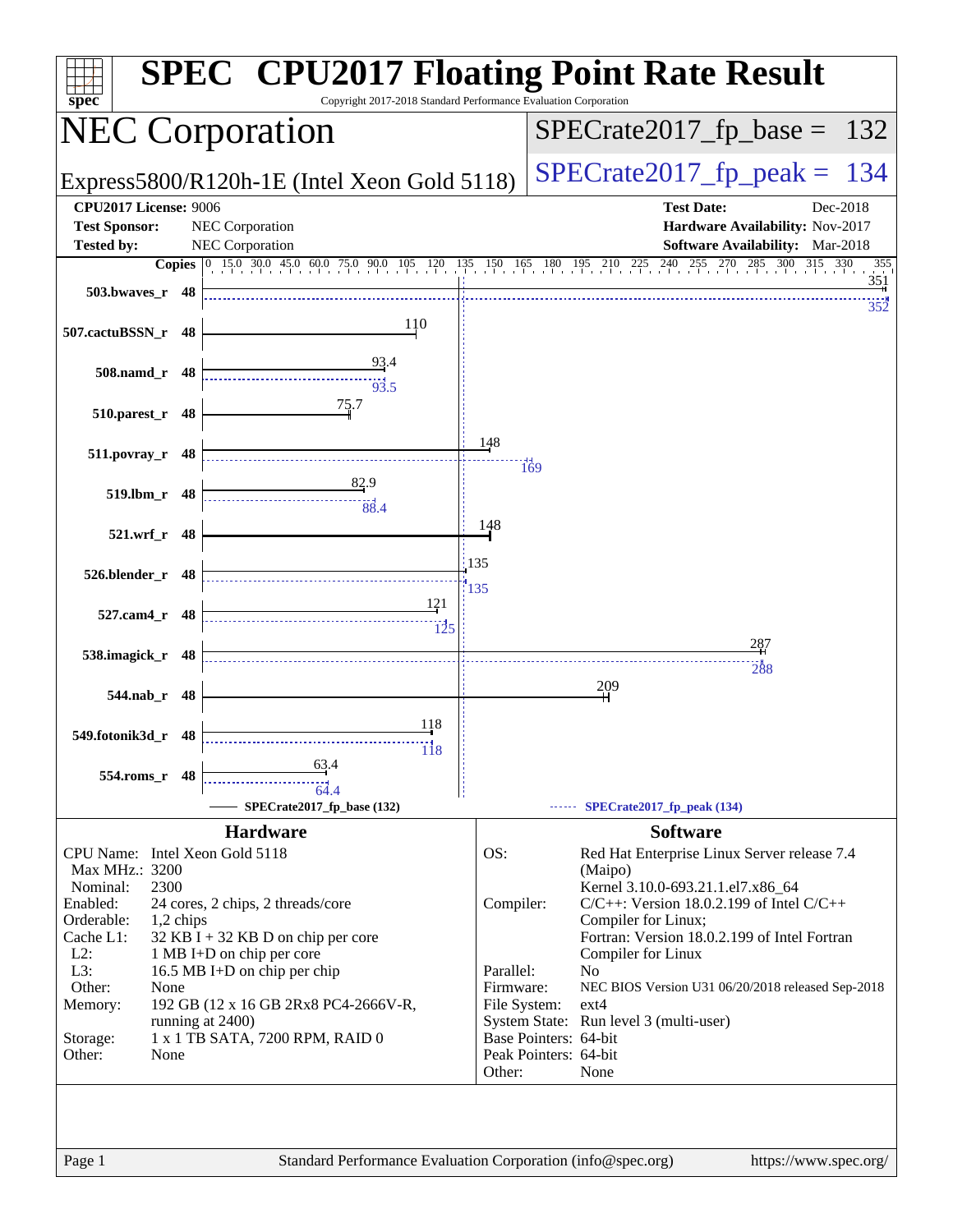| <b>SPEC CPU2017 Floating Point Rate Result</b><br>$Spec^*$<br>Copyright 2017-2018 Standard Performance Evaluation Corporation |               |                        |       |                |              |                |            |               |                |              |                                 |              |                |              |
|-------------------------------------------------------------------------------------------------------------------------------|---------------|------------------------|-------|----------------|--------------|----------------|------------|---------------|----------------|--------------|---------------------------------|--------------|----------------|--------------|
| <b>NEC Corporation</b><br>$SPECTate2017$ _fp_base = 132                                                                       |               |                        |       |                |              |                |            |               |                |              |                                 |              |                |              |
| $SPECTate2017$ _fp_peak = 134<br>Express5800/R120h-1E (Intel Xeon Gold 5118)                                                  |               |                        |       |                |              |                |            |               |                |              |                                 |              |                |              |
| CPU2017 License: 9006                                                                                                         |               |                        |       |                |              |                |            |               |                |              | <b>Test Date:</b>               |              | Dec-2018       |              |
| <b>Test Sponsor:</b>                                                                                                          |               | NEC Corporation        |       |                |              |                |            |               |                |              | Hardware Availability: Nov-2017 |              |                |              |
| <b>Tested by:</b>                                                                                                             |               | <b>NEC</b> Corporation |       |                |              |                |            |               |                |              | Software Availability: Mar-2018 |              |                |              |
| <b>Results Table</b>                                                                                                          |               |                        |       |                |              |                |            |               |                |              |                                 |              |                |              |
|                                                                                                                               |               |                        |       | <b>Base</b>    |              |                |            | Peak          |                |              |                                 |              |                |              |
| <b>Benchmark</b>                                                                                                              | <b>Copies</b> | <b>Seconds</b>         | Ratio | <b>Seconds</b> | <b>Ratio</b> | <b>Seconds</b> | Ratio      | <b>Copies</b> | <b>Seconds</b> | <b>Ratio</b> | <b>Seconds</b>                  | <b>Ratio</b> | <b>Seconds</b> | <b>Ratio</b> |
| 503.bwaves_r                                                                                                                  | 48            | 1369                   | 351   | 1371           | 351          | 1376           | 350        | 48            | 1367           | 352          | 1370                            | 351          | 1364           | 353          |
| 507.cactuBSSN r                                                                                                               | 48            | 555                    | 110   | 554            | 110          | 554            | <b>110</b> | 48            | 555            | 110          | 554                             | 110          | 554            | <b>110</b>   |
| $508$ .namd $r$                                                                                                               | 48            | 487                    | 93.6  | 489            | 93.3         | 488            | 93.4       | 48            | 486            | 93.8         | 488                             | 93.5         | 488            | 93.5         |
| 510.parest_r                                                                                                                  | 48            | 1657                   | 75.8  | 1659           | 75.7         | 1670           | 75.2       | 48            | 1657           | 75.8         | 1659                            | 75.7         | 1670           | 75.2         |
| 511.povray_r                                                                                                                  | 48            | 759                    | 148   | 761            | 147          | 758            | 148        | 48            | 671            | 167          | 663                             | 169          | 663            | 169          |
| 519.lbm r                                                                                                                     | 48            | 610                    | 82.9  | 610            | 83.0         | 611            | 82.8       | 48            | 572            | 88.4         | 572                             | 88.4         | 572            | 88.4         |
| $521$ .wrf r                                                                                                                  | 48            | 725                    | 148   | 728            | 148          | 730            | 147        | 48            | 725            | 148          | 728                             | 148          | 730            | 147          |
| 526.blender r                                                                                                                 | 48            | 540                    | 135   | 540            | 135          | 541            | 135        | 48            | 540            | 135          | 540                             | 135          | 541            | 135          |
| 527.cam4_r                                                                                                                    | 48            | 696                    | 121   | 697            | 120          | 697            | 121        | 48            | 671            | 125          | 672                             | 125          | 671            | 125          |
| 538.imagick r                                                                                                                 | 48            | 416                    | 287   | 416            | 287          | 413            | 289        | 48            | 416            | 287          | 415                             | 288          | 414            | 288          |
| 544.nab r                                                                                                                     | 48            | 392                    | 206   | 387            | 209          | 387            | 209        | 48            | 392            | 206          | 387                             | 209          | 387            | 209          |
| 549.fotonik3d r                                                                                                               | 48            | 1584                   | 118   | 1595           | 117          | 1590           | 118        | 48            | 1591           | 118          | 1582                            | 118          | 1586           | <b>118</b>   |
| 554.roms_r                                                                                                                    | 48            | 1203                   | 63.4  | 1208           | 63.2         | 1201           | 63.5       | 48            | 1185           | 64.3         | 1184                            | 64.4         | 1183           | 64.5         |

**[SPECrate2017\\_fp\\_base =](http://www.spec.org/auto/cpu2017/Docs/result-fields.html#SPECrate2017fpbase) 132**

**[SPECrate2017\\_fp\\_peak =](http://www.spec.org/auto/cpu2017/Docs/result-fields.html#SPECrate2017fppeak) 134**

Results appear in the [order in which they were run.](http://www.spec.org/auto/cpu2017/Docs/result-fields.html#RunOrder) Bold underlined text [indicates a median measurement.](http://www.spec.org/auto/cpu2017/Docs/result-fields.html#Median)

#### **[Submit Notes](http://www.spec.org/auto/cpu2017/Docs/result-fields.html#SubmitNotes)**

 The numactl mechanism was used to bind copies to processors. The config file option 'submit' was used to generate numactl commands to bind each copy to a specific processor. For details, please see the config file.

#### **[Operating System Notes](http://www.spec.org/auto/cpu2017/Docs/result-fields.html#OperatingSystemNotes)**

Stack size set to unlimited using "ulimit -s unlimited"

#### **[General Notes](http://www.spec.org/auto/cpu2017/Docs/result-fields.html#GeneralNotes)**

Environment variables set by runcpu before the start of the run: LD\_LIBRARY\_PATH = "/home/cpu2017/lib/ia32:/home/cpu2017/lib/intel64:/home/cpu2017/je5.0.1-32:/home/cpu2017/je5.0.1-64"

 Binaries compiled on a system with 1x Intel Core i7-6700K CPU + 32GB RAM memory using Redhat Enterprise Linux 7.5 Transparent Huge Pages enabled by default Prior to runcpu invocation Filesystem page cache synced and cleared with: sync; echo 3 > /proc/sys/vm/drop\_caches runcpu command invoked through numactl i.e.: numactl --interleave=all runcpu <etc>

Yes: The test sponsor attests, as of date of publication, that CVE-2017-5754 (Meltdown)

**(Continued on next page)**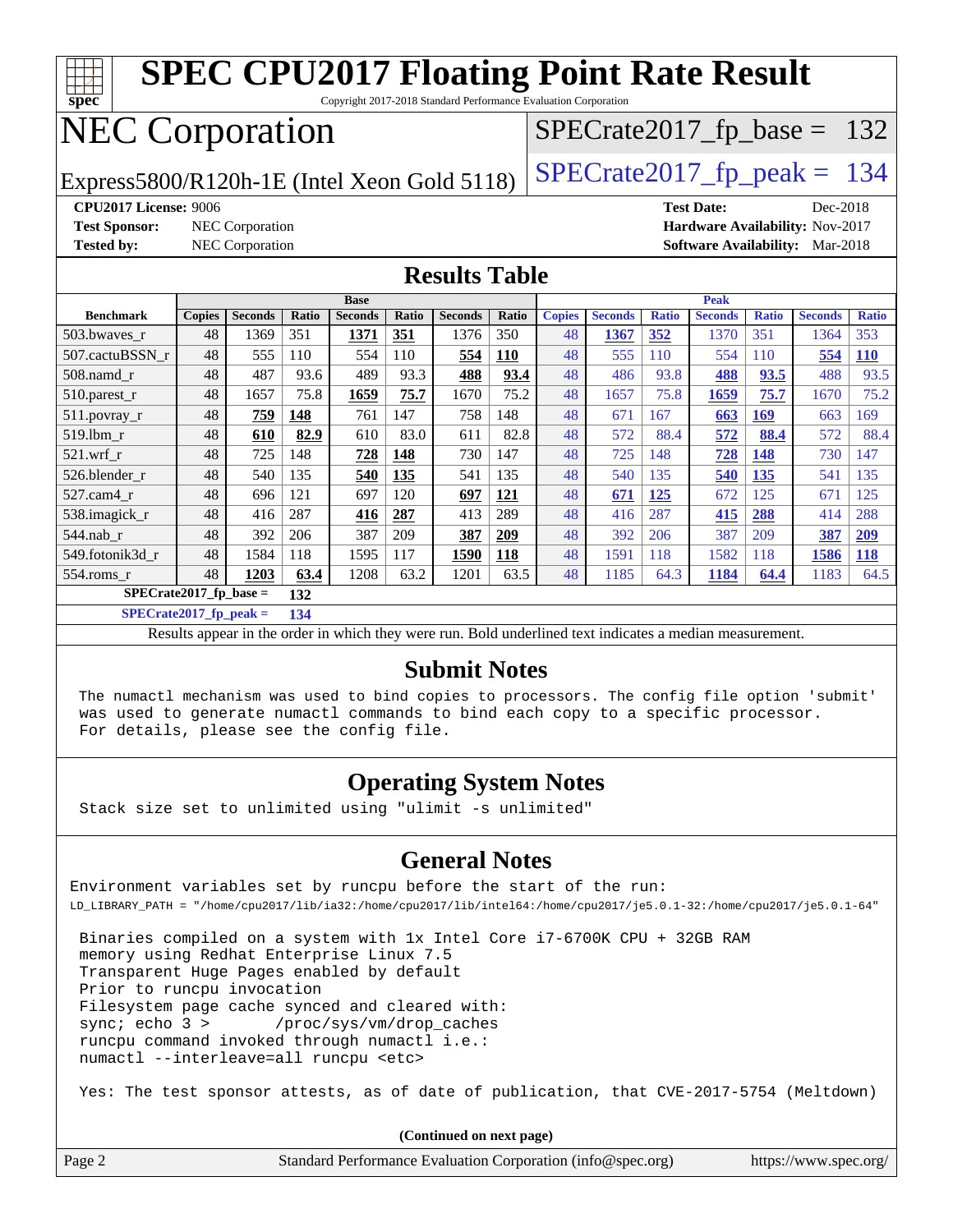

Copyright 2017-2018 Standard Performance Evaluation Corporation

# NEC Corporation

Express5800/R120h-1E (Intel Xeon Gold 5118)  $\left|$  [SPECrate2017\\_fp\\_peak =](http://www.spec.org/auto/cpu2017/Docs/result-fields.html#SPECrate2017fppeak) 134

[SPECrate2017\\_fp\\_base =](http://www.spec.org/auto/cpu2017/Docs/result-fields.html#SPECrate2017fpbase) 132

**[Test Sponsor:](http://www.spec.org/auto/cpu2017/Docs/result-fields.html#TestSponsor)** NEC Corporation **[Hardware Availability:](http://www.spec.org/auto/cpu2017/Docs/result-fields.html#HardwareAvailability)** Nov-2017

**[CPU2017 License:](http://www.spec.org/auto/cpu2017/Docs/result-fields.html#CPU2017License)** 9006 **[Test Date:](http://www.spec.org/auto/cpu2017/Docs/result-fields.html#TestDate)** Dec-2018 **[Tested by:](http://www.spec.org/auto/cpu2017/Docs/result-fields.html#Testedby)** NEC Corporation **[Software Availability:](http://www.spec.org/auto/cpu2017/Docs/result-fields.html#SoftwareAvailability)** Mar-2018

#### **[General Notes \(Continued\)](http://www.spec.org/auto/cpu2017/Docs/result-fields.html#GeneralNotes)**

 is mitigated in the system as tested and documented. Yes: The test sponsor attests, as of date of publication, that CVE-2017-5753 (Spectre variant 1) is mitigated in the system as tested and documented. Yes: The test sponsor attests, as of date of publication, that CVE-2017-5715 (Spectre variant 2) is mitigated in the system as tested and documented.

#### **[Platform Notes](http://www.spec.org/auto/cpu2017/Docs/result-fields.html#PlatformNotes)**

Page 3 Standard Performance Evaluation Corporation [\(info@spec.org\)](mailto:info@spec.org) <https://www.spec.org/> BIOS Settings: Thermal Configuration: Maximum Cooling Workload Profile: General Throughput Compute Memory Patrol Scrubbing: Disabled LLC Dead Line Allocation: Disabled LLC Prefetch: Enabled Sysinfo program /home/cpu2017/bin/sysinfo Rev: r5974 of 2018-05-19 9bcde8f2999c33d61f64985e45859ea9 running on r120h1e Sat Dec 1 06:18:31 2018 SUT (System Under Test) info as seen by some common utilities. For more information on this section, see <https://www.spec.org/cpu2017/Docs/config.html#sysinfo> From /proc/cpuinfo model name : Intel(R) Xeon(R) Gold 5118 CPU @ 2.30GHz 2 "physical id"s (chips) 48 "processors" cores, siblings (Caution: counting these is hw and system dependent. The following excerpts from /proc/cpuinfo might not be reliable. Use with caution.) cpu cores : 12 siblings : 24 physical 0: cores 0 1 2 3 4 5 8 9 10 11 12 13 physical 1: cores 0 1 2 3 4 5 8 9 10 11 12 13 From lscpu: Architecture: x86\_64 CPU op-mode(s): 32-bit, 64-bit Byte Order: Little Endian  $CPU(s):$  48 On-line CPU(s) list: 0-47 Thread(s) per core: 2 Core(s) per socket: 12 Socket(s): 2 NUMA node(s): 4 Vendor ID: GenuineIntel CPU family: 6 **(Continued on next page)**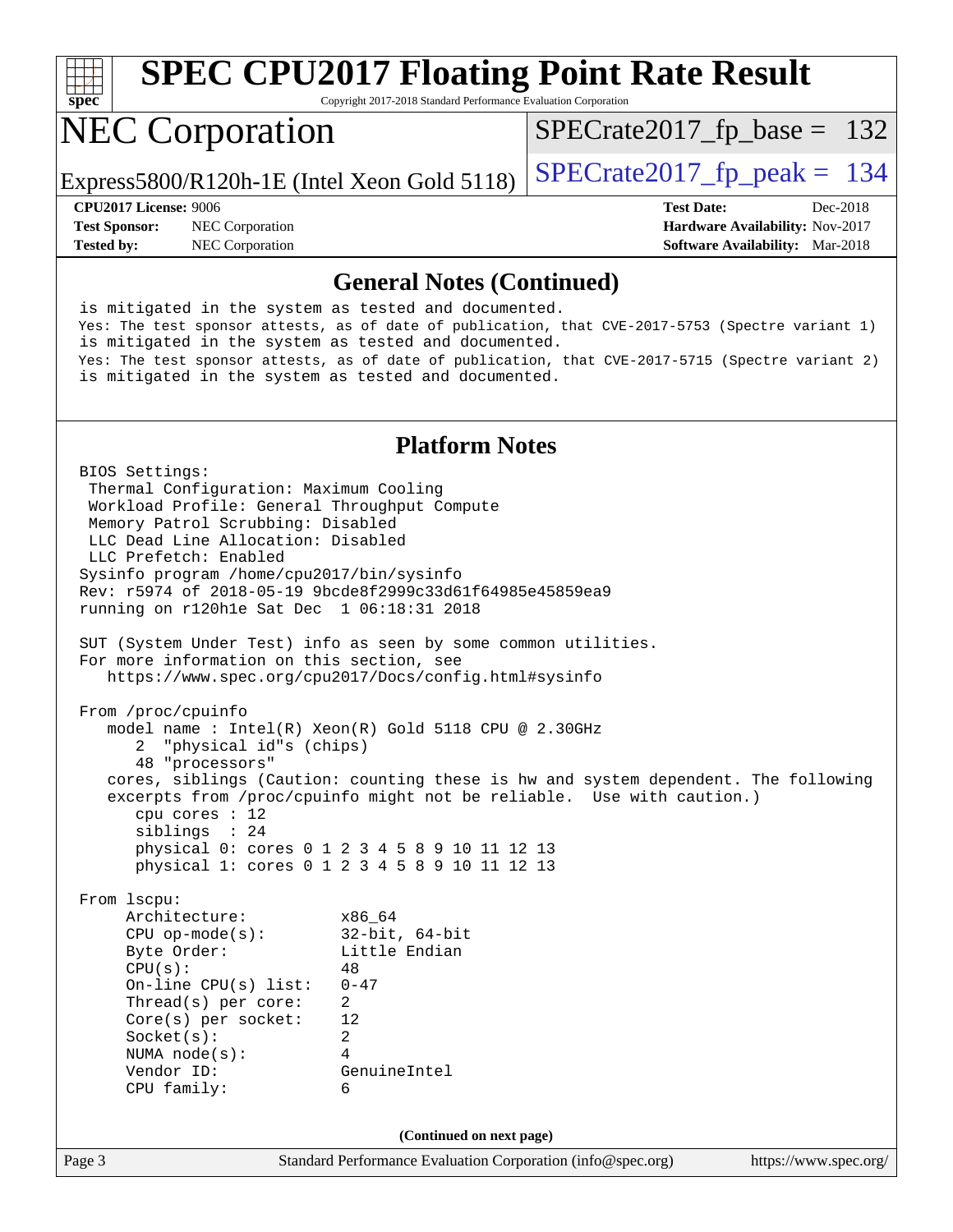

Copyright 2017-2018 Standard Performance Evaluation Corporation

# NEC Corporation

Express5800/R120h-1E (Intel Xeon Gold 5118)  $\left|$  [SPECrate2017\\_fp\\_peak =](http://www.spec.org/auto/cpu2017/Docs/result-fields.html#SPECrate2017fppeak) 134

[SPECrate2017\\_fp\\_base =](http://www.spec.org/auto/cpu2017/Docs/result-fields.html#SPECrate2017fpbase) 132

**[Test Sponsor:](http://www.spec.org/auto/cpu2017/Docs/result-fields.html#TestSponsor)** NEC Corporation **[Hardware Availability:](http://www.spec.org/auto/cpu2017/Docs/result-fields.html#HardwareAvailability)** Nov-2017

**[CPU2017 License:](http://www.spec.org/auto/cpu2017/Docs/result-fields.html#CPU2017License)** 9006 **[Test Date:](http://www.spec.org/auto/cpu2017/Docs/result-fields.html#TestDate)** Dec-2018 **[Tested by:](http://www.spec.org/auto/cpu2017/Docs/result-fields.html#Testedby)** NEC Corporation **[Software Availability:](http://www.spec.org/auto/cpu2017/Docs/result-fields.html#SoftwareAvailability)** Mar-2018

#### **[Platform Notes \(Continued\)](http://www.spec.org/auto/cpu2017/Docs/result-fields.html#PlatformNotes)**

| Model:                                                                         | 85                                                                                   |
|--------------------------------------------------------------------------------|--------------------------------------------------------------------------------------|
| Model name:                                                                    | $Intel(R)$ Xeon $(R)$ Gold 5118 CPU @ 2.30GHz                                        |
| Stepping:                                                                      | 4                                                                                    |
| CPU MHz:                                                                       | 2300.000                                                                             |
| BogoMIPS:                                                                      | 4600.00                                                                              |
| Virtualization:                                                                | $VT - x$                                                                             |
| L1d cache:                                                                     | 32K                                                                                  |
| Lli cache:                                                                     | 32K                                                                                  |
| $L2$ cache:                                                                    | 1024K                                                                                |
| L3 cache:                                                                      | 16896K                                                                               |
| NUMA node0 CPU(s):                                                             | $0 - 5$ , 24-29                                                                      |
| NUMA $node1$ $CPU(s)$ :                                                        | $6 - 11, 30 - 35$                                                                    |
| NUMA $node2$ $CPU(s)$ :                                                        | $12 - 17, 36 - 41$                                                                   |
| NUMA $node3$ CPU $(s)$ :                                                       | $18 - 23, 42 - 47$                                                                   |
| Flaqs:                                                                         | fpu vme de pse tsc msr pae mce cx8 apic sep mtrr pge mca cmov                        |
|                                                                                | pat pse36 clflush dts acpi mmx fxsr sse sse2 ss ht tm pbe syscall nx pdpelgb rdtscp  |
|                                                                                | lm constant_tsc art arch_perfmon pebs bts rep_good nopl xtopology nonstop_tsc        |
|                                                                                |                                                                                      |
|                                                                                | aperfmperf eagerfpu pni pclmulqdq dtes64 monitor ds_cpl vmx smx est tm2 ssse3 fma    |
|                                                                                | cx16 xtpr pdcm pcid dca sse4_1 sse4_2 x2apic movbe popcnt tsc_deadline_timer aes     |
|                                                                                | xsave avx f16c rdrand lahf_lm abm 3dnowprefetch epb cat_13 cdp_13 invpcid_single     |
|                                                                                | intel_pt spec_ctrl ibpb_support tpr_shadow vnmi flexpriority ept vpid fsgsbase       |
|                                                                                | tsc_adjust bmil hle avx2 smep bmi2 erms invpcid rtm cqm mpx rdt_a avx512f avx512dq   |
|                                                                                | rdseed adx smap clflushopt clwb avx512cd avx512bw avx512vl xsaveopt xsavec xgetbvl   |
|                                                                                | cqm_llc cqm_occup_llc cqm_mbm_total cqm_mbm_local dtherm ida arat pln pts            |
|                                                                                |                                                                                      |
| /proc/cpuinfo cache data                                                       |                                                                                      |
| cache size : $16896$ KB                                                        |                                                                                      |
|                                                                                |                                                                                      |
|                                                                                | From numactl --hardware WARNING: a numactl 'node' might or might not correspond to a |
| physical chip.                                                                 |                                                                                      |
| $available: 4 nodes (0-3)$                                                     |                                                                                      |
| node 0 cpus: 0 1 2 3 4 5 24 25 26 27 28 29                                     |                                                                                      |
| node 0 size: 48801 MB                                                          |                                                                                      |
| node 0 free: 47228 MB                                                          |                                                                                      |
| node 1 cpus: 6 7 8 9 10 11 30 31 32 33 34 35                                   |                                                                                      |
| node 1 size: 49152 MB                                                          |                                                                                      |
| node 1 free: 47908 MB                                                          |                                                                                      |
| node 2 cpus: 12 13 14 15 16 17 36 37 38 39 40 41                               |                                                                                      |
| node 2 size: 49152 MB                                                          |                                                                                      |
| node 2 free: 48012 MB                                                          |                                                                                      |
|                                                                                |                                                                                      |
| node 3 cpus: 18 19 20 21 22 23 42 43 44 45 46 47                               |                                                                                      |
| node 3 size: 49151 MB                                                          |                                                                                      |
| node 3 free: 48013 MB                                                          |                                                                                      |
|                                                                                |                                                                                      |
| node distances:                                                                |                                                                                      |
| node<br>$\overline{0}$<br>$\mathbf{1}$<br>2<br>3<br>31<br>0:<br>10<br>21<br>31 |                                                                                      |

**(Continued on next page)**

1: 21 10 31 31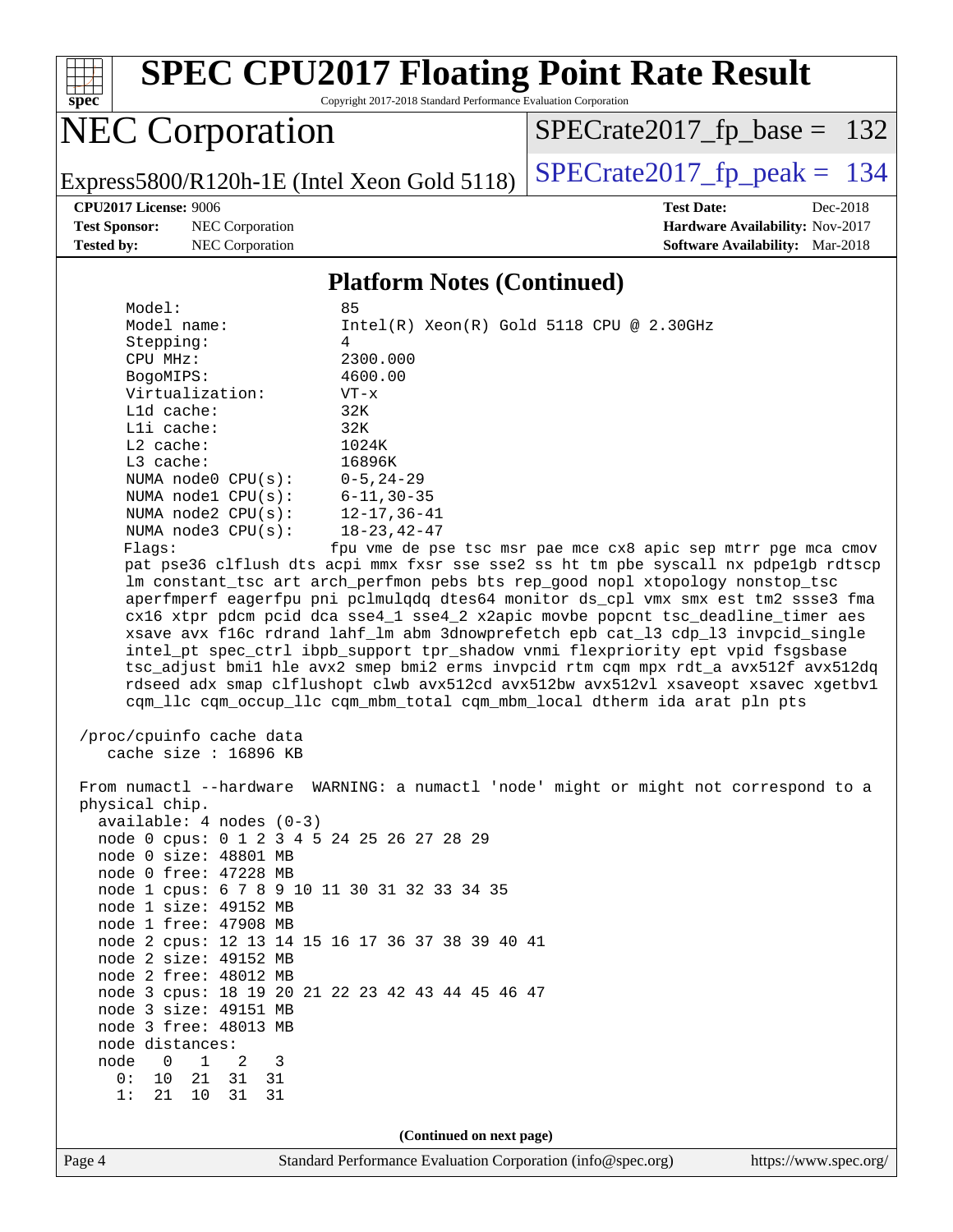| <b>SPEC CPU2017 Floating Point Rate Result</b><br>Copyright 2017-2018 Standard Performance Evaluation Corporation<br>spec <sup>®</sup>                                                                                                                                                                                                                                                                                                                                                                                                                                                                                                                                                                                                                                                                       |                                                                                                            |
|--------------------------------------------------------------------------------------------------------------------------------------------------------------------------------------------------------------------------------------------------------------------------------------------------------------------------------------------------------------------------------------------------------------------------------------------------------------------------------------------------------------------------------------------------------------------------------------------------------------------------------------------------------------------------------------------------------------------------------------------------------------------------------------------------------------|------------------------------------------------------------------------------------------------------------|
| <b>NEC Corporation</b>                                                                                                                                                                                                                                                                                                                                                                                                                                                                                                                                                                                                                                                                                                                                                                                       | $SPECrate2017_fp\_base = 132$                                                                              |
| Express5800/R120h-1E (Intel Xeon Gold 5118)                                                                                                                                                                                                                                                                                                                                                                                                                                                                                                                                                                                                                                                                                                                                                                  | $SPECTate2017$ _fp_peak = 134                                                                              |
| <b>CPU2017 License: 9006</b><br><b>Test Sponsor:</b><br>NEC Corporation<br><b>Tested by:</b><br>NEC Corporation                                                                                                                                                                                                                                                                                                                                                                                                                                                                                                                                                                                                                                                                                              | <b>Test Date:</b><br>Dec-2018<br>Hardware Availability: Nov-2017<br><b>Software Availability:</b> Mar-2018 |
| <b>Platform Notes (Continued)</b>                                                                                                                                                                                                                                                                                                                                                                                                                                                                                                                                                                                                                                                                                                                                                                            |                                                                                                            |
| 31 31 10 21<br>2:<br>3:<br>31 21<br>31<br>10                                                                                                                                                                                                                                                                                                                                                                                                                                                                                                                                                                                                                                                                                                                                                                 |                                                                                                            |
| From /proc/meminfo<br>MemTotal:<br>197734496 kB<br>HugePages_Total:<br>0<br>Hugepagesize:<br>2048 kB                                                                                                                                                                                                                                                                                                                                                                                                                                                                                                                                                                                                                                                                                                         |                                                                                                            |
| From /etc/*release* /etc/*version*<br>os-release:                                                                                                                                                                                                                                                                                                                                                                                                                                                                                                                                                                                                                                                                                                                                                            |                                                                                                            |
| NAME="Red Hat Enterprise Linux Server"<br>VERSION="7.4 (Maipo)"<br>ID="rhel"<br>ID LIKE="fedora"<br>VARIANT="Server"<br>VARIANT ID="server"<br>VERSION_ID="7.4"<br>PRETTY_NAME="Red Hat Enterprise Linux Server 7.4 (Maipo)"<br>redhat-release: Red Hat Enterprise Linux Server release 7.4 (Maipo)<br>system-release: Red Hat Enterprise Linux Server release 7.4 (Maipo)<br>system-release-cpe: cpe:/o:redhat:enterprise_linux:7.4:ga:server<br>uname $-a$ :<br>Linux r120hle 3.10.0-693.21.1.el7.x86_64 #1 SMP Fri Feb 23 18:54:16 UTC 2018 x86_64<br>x86_64 x86_64 GNU/Linux<br>Kernel self-reported vulnerability status:<br>CVE-2017-5754 (Meltdown):<br>Mitigation: PTI<br>CVE-2017-5753 (Spectre variant 1): Mitigation: Load fences<br>CVE-2017-5715 (Spectre variant 2): Mitigation: IBRS (kernel) |                                                                                                            |
| run-level 3 Dec 1 06:12                                                                                                                                                                                                                                                                                                                                                                                                                                                                                                                                                                                                                                                                                                                                                                                      |                                                                                                            |
| SPEC is set to: /home/cpu2017<br>Filesystem<br>Type Size Used Avail Use% Mounted on<br>/dev/sda3<br>ext4 909G 139G 724G 17% /                                                                                                                                                                                                                                                                                                                                                                                                                                                                                                                                                                                                                                                                                |                                                                                                            |
| Additional information from dmidecode follows. WARNING: Use caution when you interpret<br>this section. The 'dmidecode' program reads system data which is "intended to allow<br>hardware to be accurately determined", but the intent may not be met, as there are<br>frequent changes to hardware, firmware, and the "DMTF SMBIOS" standard.<br>BIOS NEC U31 06/20/2018<br>Memory:<br>4x UNKNOWN NOT AVAILABLE<br>12x UNKNOWN NOT AVAILABLE 16 GB 2 rank 2666, configured at 2400                                                                                                                                                                                                                                                                                                                          |                                                                                                            |
| (Continued on next page)                                                                                                                                                                                                                                                                                                                                                                                                                                                                                                                                                                                                                                                                                                                                                                                     |                                                                                                            |
|                                                                                                                                                                                                                                                                                                                                                                                                                                                                                                                                                                                                                                                                                                                                                                                                              |                                                                                                            |

Page 5 Standard Performance Evaluation Corporation [\(info@spec.org\)](mailto:info@spec.org) <https://www.spec.org/>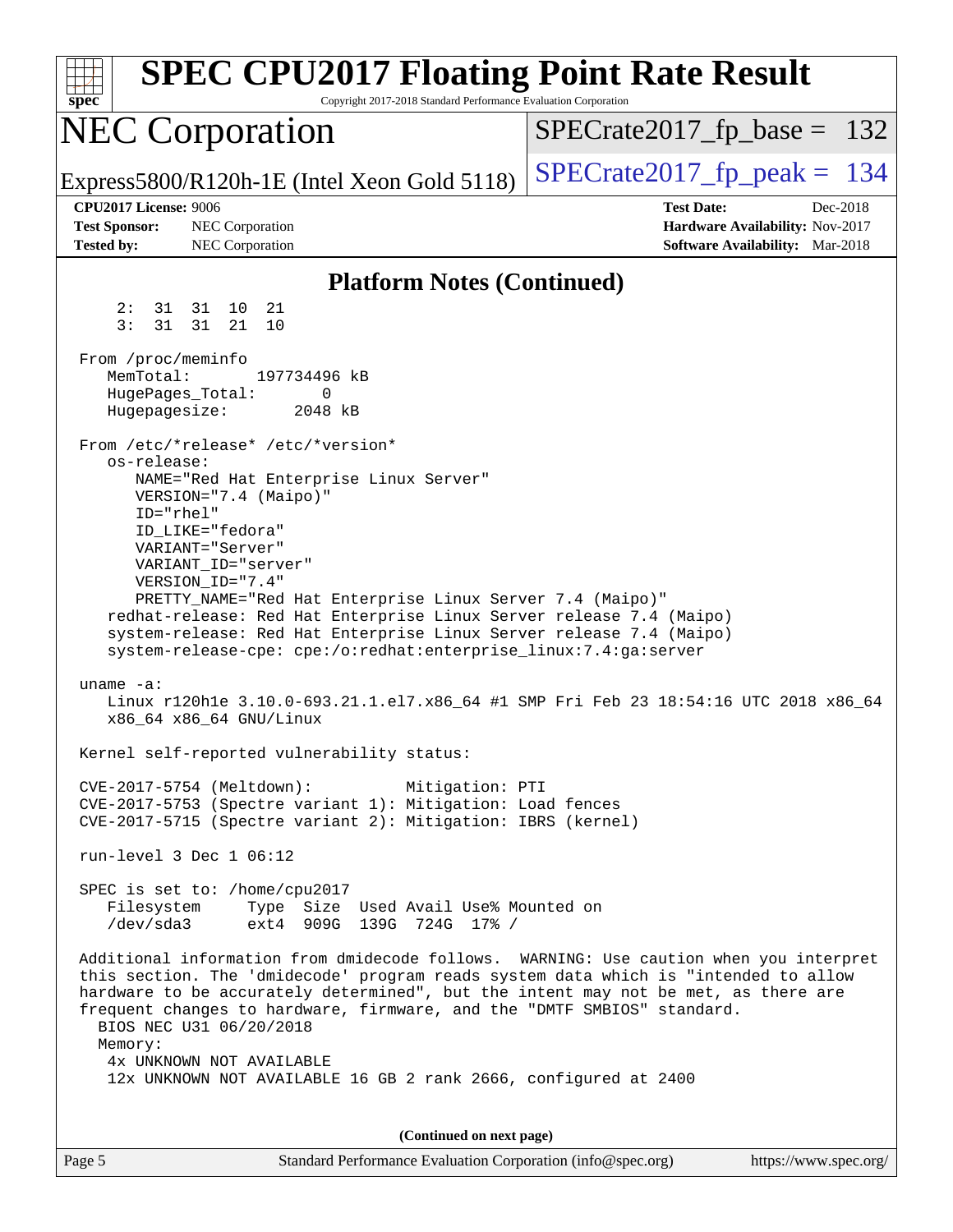| spec <sup>®</sup>                                                                                                                                                                             | <b>SPEC CPU2017 Floating Point Rate Result</b>                  | Copyright 2017-2018 Standard Performance Evaluation Corporation |                          |  |                   |                                                                           |          |
|-----------------------------------------------------------------------------------------------------------------------------------------------------------------------------------------------|-----------------------------------------------------------------|-----------------------------------------------------------------|--------------------------|--|-------------------|---------------------------------------------------------------------------|----------|
| <b>NEC Corporation</b>                                                                                                                                                                        |                                                                 |                                                                 |                          |  |                   | $SPECrate2017_fp\_base = 132$                                             |          |
| Express5800/R120h-1E (Intel Xeon Gold 5118)                                                                                                                                                   |                                                                 |                                                                 |                          |  |                   | $SPECrate2017_fp\_peak = 134$                                             |          |
| <b>CPU2017 License: 9006</b><br><b>Test Sponsor:</b><br><b>Tested by:</b>                                                                                                                     | NEC Corporation<br>NEC Corporation                              |                                                                 |                          |  | <b>Test Date:</b> | Hardware Availability: Nov-2017<br><b>Software Availability:</b> Mar-2018 | Dec-2018 |
|                                                                                                                                                                                               | (End of data from sysinfo program)                              | <b>Platform Notes (Continued)</b>                               |                          |  |                   |                                                                           |          |
|                                                                                                                                                                                               |                                                                 | <b>Compiler Version Notes</b>                                   |                          |  |                   |                                                                           |          |
|                                                                                                                                                                                               | 519.1bm_r(base) 538.imagick_r(base, peak) 544.nab_r(base, peak) |                                                                 |                          |  |                   |                                                                           |          |
| icc (ICC) 18.0.2 20180210<br>Copyright (C) 1985-2018 Intel Corporation. All rights reserved.                                                                                                  |                                                                 |                                                                 |                          |  |                   |                                                                           |          |
| 519.1bm_r(peak)<br>CC.                                                                                                                                                                        |                                                                 |                                                                 |                          |  |                   |                                                                           |          |
| Copyright (C) 1985-2018 Intel Corporation. All rights reserved.                                                                                                                               | icc (ICC) 18.0.2 20180210                                       |                                                                 |                          |  |                   |                                                                           |          |
|                                                                                                                                                                                               | $CXXC$ 508.namd $r(base)$ 510.parest $r(base, peak)$            |                                                                 |                          |  |                   |                                                                           |          |
| icpc (ICC) 18.0.2 20180210<br>Copyright (C) 1985-2018 Intel Corporation. All rights reserved.                                                                                                 |                                                                 |                                                                 |                          |  |                   |                                                                           |          |
| CXXC 508.namd_r(peak)                                                                                                                                                                         |                                                                 |                                                                 |                          |  |                   |                                                                           |          |
| icpc (ICC) 18.0.2 20180210<br>Copyright (C) 1985-2018 Intel Corporation. All rights reserved.                                                                                                 |                                                                 |                                                                 |                          |  |                   |                                                                           |          |
| CC.                                                                                                                                                                                           | $511.povray_r(base) 526.blender_r(base, peak)$                  |                                                                 |                          |  |                   |                                                                           |          |
| icpc (ICC) 18.0.2 20180210<br>Copyright (C) 1985-2018 Intel Corporation. All rights reserved.<br>icc (ICC) 18.0.2 20180210<br>Copyright (C) 1985-2018 Intel Corporation. All rights reserved. |                                                                 |                                                                 |                          |  |                   |                                                                           |          |
| CC .                                                                                                                                                                                          | $511. povray_r (peak)$                                          |                                                                 |                          |  |                   |                                                                           |          |
| icpc (ICC) 18.0.2 20180210<br>Copyright (C) 1985-2018 Intel Corporation. All rights reserved.                                                                                                 |                                                                 |                                                                 |                          |  |                   |                                                                           |          |
|                                                                                                                                                                                               |                                                                 |                                                                 | (Continued on next page) |  |                   |                                                                           |          |
| Page 6                                                                                                                                                                                        |                                                                 | Standard Performance Evaluation Corporation (info@spec.org)     |                          |  |                   | https://www.spec.org/                                                     |          |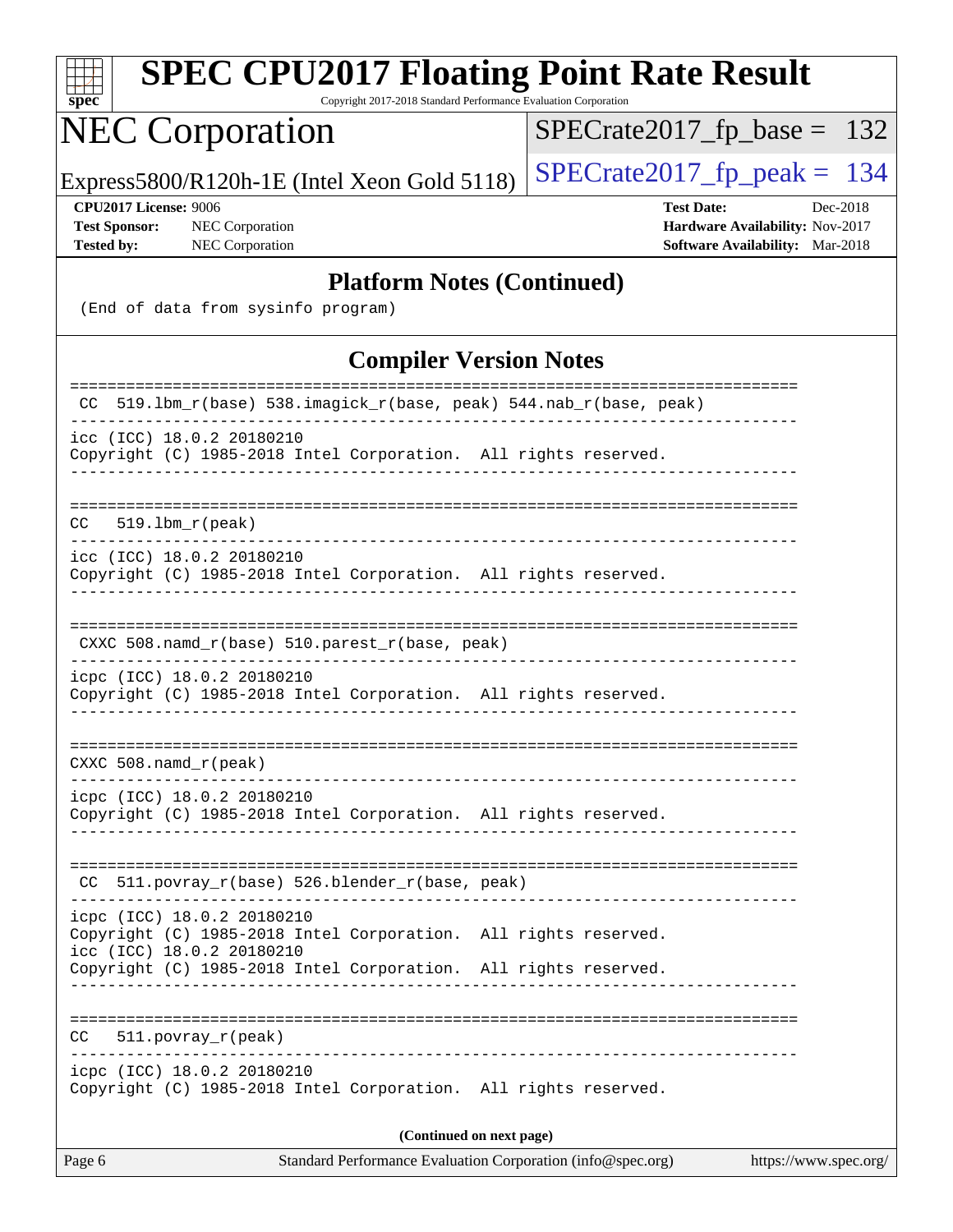| $spec^*$                                  |                              | <b>SPEC CPU2017 Floating Point Rate Result</b>                                                                                                                      | Copyright 2017-2018 Standard Performance Evaluation Corporation |  |                                      |                   |                                                                           |          |
|-------------------------------------------|------------------------------|---------------------------------------------------------------------------------------------------------------------------------------------------------------------|-----------------------------------------------------------------|--|--------------------------------------|-------------------|---------------------------------------------------------------------------|----------|
|                                           |                              | <b>NEC Corporation</b>                                                                                                                                              |                                                                 |  |                                      |                   | $SPECrate2017_fp\_base = 132$                                             |          |
|                                           |                              | Express5800/R120h-1E (Intel Xeon Gold 5118)                                                                                                                         |                                                                 |  |                                      |                   | $SPECrate2017_fp\_peak = 134$                                             |          |
| <b>Test Sponsor:</b><br><b>Tested by:</b> | <b>CPU2017 License: 9006</b> | <b>NEC</b> Corporation<br>NEC Corporation                                                                                                                           |                                                                 |  |                                      | <b>Test Date:</b> | Hardware Availability: Nov-2017<br><b>Software Availability:</b> Mar-2018 | Dec-2018 |
|                                           |                              |                                                                                                                                                                     | <b>Compiler Version Notes (Continued)</b>                       |  |                                      |                   |                                                                           |          |
|                                           |                              | icc (ICC) 18.0.2 20180210<br>Copyright (C) 1985-2018 Intel Corporation. All rights reserved.                                                                        |                                                                 |  |                                      |                   |                                                                           |          |
|                                           |                              | FC 507.cactuBSSN_r(base, peak)                                                                                                                                      |                                                                 |  |                                      |                   |                                                                           |          |
|                                           |                              | icpc (ICC) 18.0.2 20180210<br>Copyright (C) 1985-2018 Intel Corporation. All rights reserved.<br>icc (ICC) 18.0.2 20180210                                          |                                                                 |  |                                      |                   |                                                                           |          |
|                                           |                              | Copyright (C) 1985-2018 Intel Corporation. All rights reserved.<br>ifort (IFORT) 18.0.2 20180210<br>Copyright (C) 1985-2018 Intel Corporation. All rights reserved. |                                                                 |  |                                      |                   |                                                                           |          |
|                                           |                              |                                                                                                                                                                     |                                                                 |  |                                      |                   |                                                                           |          |
|                                           |                              | FC 503.bwaves_r(base, peak) 549.fotonik3d_r(base, peak) 554.roms_r(base)                                                                                            |                                                                 |  |                                      |                   |                                                                           |          |
|                                           |                              | ifort (IFORT) 18.0.2 20180210<br>Copyright (C) 1985-2018 Intel Corporation. All rights reserved.                                                                    |                                                                 |  |                                      |                   |                                                                           |          |
| FC.                                       |                              | $554.rows_r (peak)$                                                                                                                                                 |                                                                 |  | ------------------------------------ |                   |                                                                           |          |
|                                           |                              | ifort (IFORT) 18.0.2 20180210<br>Copyright (C) 1985-2018 Intel Corporation. All rights reserved.                                                                    |                                                                 |  |                                      |                   |                                                                           |          |
|                                           |                              | $CC$ 521.wrf_r(base) 527.cam4_r(base)                                                                                                                               |                                                                 |  |                                      |                   |                                                                           |          |
|                                           |                              | ifort (IFORT) 18.0.2 20180210<br>Copyright (C) 1985-2018 Intel Corporation. All rights reserved.<br>icc (ICC) 18.0.2 20180210                                       |                                                                 |  |                                      |                   |                                                                           |          |
|                                           |                              | Copyright (C) 1985-2018 Intel Corporation. All rights reserved.                                                                                                     |                                                                 |  |                                      |                   |                                                                           |          |
|                                           |                              | $CC = 521.wrf_r(peak) 527.cam4_r(peak)$                                                                                                                             |                                                                 |  |                                      |                   |                                                                           |          |
|                                           |                              | ifort (IFORT) 18.0.2 20180210<br>Copyright (C) 1985-2018 Intel Corporation. All rights reserved.<br>icc (ICC) 18.0.2 20180210                                       |                                                                 |  |                                      |                   |                                                                           |          |
|                                           |                              | Copyright (C) 1985-2018 Intel Corporation. All rights reserved.                                                                                                     |                                                                 |  |                                      |                   |                                                                           |          |
|                                           |                              |                                                                                                                                                                     |                                                                 |  |                                      |                   |                                                                           |          |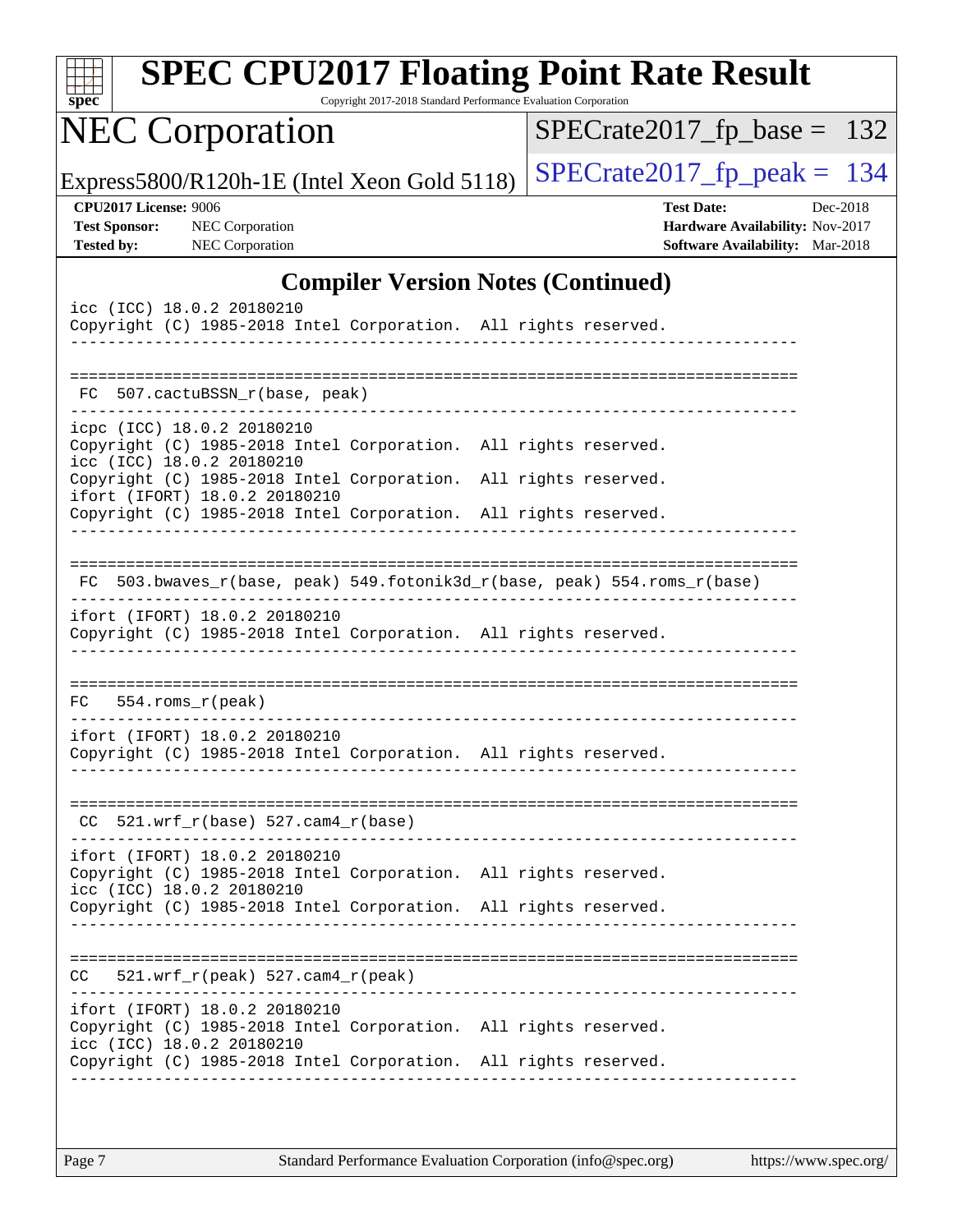| S<br>pe<br>Ľ |  |  |  |  |  |  |  |
|--------------|--|--|--|--|--|--|--|

Copyright 2017-2018 Standard Performance Evaluation Corporation

# NEC Corporation

[SPECrate2017\\_fp\\_base =](http://www.spec.org/auto/cpu2017/Docs/result-fields.html#SPECrate2017fpbase) 132

Express5800/R120h-1E (Intel Xeon Gold 5118)  $\left|$  [SPECrate2017\\_fp\\_peak =](http://www.spec.org/auto/cpu2017/Docs/result-fields.html#SPECrate2017fppeak) 134

**[CPU2017 License:](http://www.spec.org/auto/cpu2017/Docs/result-fields.html#CPU2017License)** 9006 **[Test Date:](http://www.spec.org/auto/cpu2017/Docs/result-fields.html#TestDate)** Dec-2018

**[Test Sponsor:](http://www.spec.org/auto/cpu2017/Docs/result-fields.html#TestSponsor)** NEC Corporation **[Hardware Availability:](http://www.spec.org/auto/cpu2017/Docs/result-fields.html#HardwareAvailability)** Nov-2017

**[Tested by:](http://www.spec.org/auto/cpu2017/Docs/result-fields.html#Testedby)** NEC Corporation **[Software Availability:](http://www.spec.org/auto/cpu2017/Docs/result-fields.html#SoftwareAvailability)** Mar-2018

#### **[Base Compiler Invocation](http://www.spec.org/auto/cpu2017/Docs/result-fields.html#BaseCompilerInvocation)**

[C benchmarks](http://www.spec.org/auto/cpu2017/Docs/result-fields.html#Cbenchmarks): [icc -m64 -std=c11](http://www.spec.org/cpu2017/results/res2018q4/cpu2017-20181210-10047.flags.html#user_CCbase_intel_icc_64bit_c11_33ee0cdaae7deeeab2a9725423ba97205ce30f63b9926c2519791662299b76a0318f32ddfffdc46587804de3178b4f9328c46fa7c2b0cd779d7a61945c91cd35)

[C++ benchmarks:](http://www.spec.org/auto/cpu2017/Docs/result-fields.html#CXXbenchmarks) [icpc -m64](http://www.spec.org/cpu2017/results/res2018q4/cpu2017-20181210-10047.flags.html#user_CXXbase_intel_icpc_64bit_4ecb2543ae3f1412ef961e0650ca070fec7b7afdcd6ed48761b84423119d1bf6bdf5cad15b44d48e7256388bc77273b966e5eb805aefd121eb22e9299b2ec9d9)

[Fortran benchmarks:](http://www.spec.org/auto/cpu2017/Docs/result-fields.html#Fortranbenchmarks) [ifort -m64](http://www.spec.org/cpu2017/results/res2018q4/cpu2017-20181210-10047.flags.html#user_FCbase_intel_ifort_64bit_24f2bb282fbaeffd6157abe4f878425411749daecae9a33200eee2bee2fe76f3b89351d69a8130dd5949958ce389cf37ff59a95e7a40d588e8d3a57e0c3fd751)

[Benchmarks using both Fortran and C](http://www.spec.org/auto/cpu2017/Docs/result-fields.html#BenchmarksusingbothFortranandC): [ifort -m64](http://www.spec.org/cpu2017/results/res2018q4/cpu2017-20181210-10047.flags.html#user_CC_FCbase_intel_ifort_64bit_24f2bb282fbaeffd6157abe4f878425411749daecae9a33200eee2bee2fe76f3b89351d69a8130dd5949958ce389cf37ff59a95e7a40d588e8d3a57e0c3fd751) [icc -m64 -std=c11](http://www.spec.org/cpu2017/results/res2018q4/cpu2017-20181210-10047.flags.html#user_CC_FCbase_intel_icc_64bit_c11_33ee0cdaae7deeeab2a9725423ba97205ce30f63b9926c2519791662299b76a0318f32ddfffdc46587804de3178b4f9328c46fa7c2b0cd779d7a61945c91cd35)

[Benchmarks using both C and C++:](http://www.spec.org/auto/cpu2017/Docs/result-fields.html#BenchmarksusingbothCandCXX) [icpc -m64](http://www.spec.org/cpu2017/results/res2018q4/cpu2017-20181210-10047.flags.html#user_CC_CXXbase_intel_icpc_64bit_4ecb2543ae3f1412ef961e0650ca070fec7b7afdcd6ed48761b84423119d1bf6bdf5cad15b44d48e7256388bc77273b966e5eb805aefd121eb22e9299b2ec9d9) [icc -m64 -std=c11](http://www.spec.org/cpu2017/results/res2018q4/cpu2017-20181210-10047.flags.html#user_CC_CXXbase_intel_icc_64bit_c11_33ee0cdaae7deeeab2a9725423ba97205ce30f63b9926c2519791662299b76a0318f32ddfffdc46587804de3178b4f9328c46fa7c2b0cd779d7a61945c91cd35)

[Benchmarks using Fortran, C, and C++](http://www.spec.org/auto/cpu2017/Docs/result-fields.html#BenchmarksusingFortranCandCXX): [icpc -m64](http://www.spec.org/cpu2017/results/res2018q4/cpu2017-20181210-10047.flags.html#user_CC_CXX_FCbase_intel_icpc_64bit_4ecb2543ae3f1412ef961e0650ca070fec7b7afdcd6ed48761b84423119d1bf6bdf5cad15b44d48e7256388bc77273b966e5eb805aefd121eb22e9299b2ec9d9) [icc -m64 -std=c11](http://www.spec.org/cpu2017/results/res2018q4/cpu2017-20181210-10047.flags.html#user_CC_CXX_FCbase_intel_icc_64bit_c11_33ee0cdaae7deeeab2a9725423ba97205ce30f63b9926c2519791662299b76a0318f32ddfffdc46587804de3178b4f9328c46fa7c2b0cd779d7a61945c91cd35) [ifort -m64](http://www.spec.org/cpu2017/results/res2018q4/cpu2017-20181210-10047.flags.html#user_CC_CXX_FCbase_intel_ifort_64bit_24f2bb282fbaeffd6157abe4f878425411749daecae9a33200eee2bee2fe76f3b89351d69a8130dd5949958ce389cf37ff59a95e7a40d588e8d3a57e0c3fd751)

#### **[Base Portability Flags](http://www.spec.org/auto/cpu2017/Docs/result-fields.html#BasePortabilityFlags)**

 503.bwaves\_r: [-DSPEC\\_LP64](http://www.spec.org/cpu2017/results/res2018q4/cpu2017-20181210-10047.flags.html#suite_basePORTABILITY503_bwaves_r_DSPEC_LP64) 507.cactuBSSN\_r: [-DSPEC\\_LP64](http://www.spec.org/cpu2017/results/res2018q4/cpu2017-20181210-10047.flags.html#suite_basePORTABILITY507_cactuBSSN_r_DSPEC_LP64) 508.namd\_r: [-DSPEC\\_LP64](http://www.spec.org/cpu2017/results/res2018q4/cpu2017-20181210-10047.flags.html#suite_basePORTABILITY508_namd_r_DSPEC_LP64) 510.parest\_r: [-DSPEC\\_LP64](http://www.spec.org/cpu2017/results/res2018q4/cpu2017-20181210-10047.flags.html#suite_basePORTABILITY510_parest_r_DSPEC_LP64) 511.povray\_r: [-DSPEC\\_LP64](http://www.spec.org/cpu2017/results/res2018q4/cpu2017-20181210-10047.flags.html#suite_basePORTABILITY511_povray_r_DSPEC_LP64) 519.lbm\_r: [-DSPEC\\_LP64](http://www.spec.org/cpu2017/results/res2018q4/cpu2017-20181210-10047.flags.html#suite_basePORTABILITY519_lbm_r_DSPEC_LP64) 521.wrf\_r: [-DSPEC\\_LP64](http://www.spec.org/cpu2017/results/res2018q4/cpu2017-20181210-10047.flags.html#suite_basePORTABILITY521_wrf_r_DSPEC_LP64) [-DSPEC\\_CASE\\_FLAG](http://www.spec.org/cpu2017/results/res2018q4/cpu2017-20181210-10047.flags.html#b521.wrf_r_baseCPORTABILITY_DSPEC_CASE_FLAG) [-convert big\\_endian](http://www.spec.org/cpu2017/results/res2018q4/cpu2017-20181210-10047.flags.html#user_baseFPORTABILITY521_wrf_r_convert_big_endian_c3194028bc08c63ac5d04de18c48ce6d347e4e562e8892b8bdbdc0214820426deb8554edfa529a3fb25a586e65a3d812c835984020483e7e73212c4d31a38223) 526.blender\_r: [-DSPEC\\_LP64](http://www.spec.org/cpu2017/results/res2018q4/cpu2017-20181210-10047.flags.html#suite_basePORTABILITY526_blender_r_DSPEC_LP64) [-DSPEC\\_LINUX](http://www.spec.org/cpu2017/results/res2018q4/cpu2017-20181210-10047.flags.html#b526.blender_r_baseCPORTABILITY_DSPEC_LINUX) [-funsigned-char](http://www.spec.org/cpu2017/results/res2018q4/cpu2017-20181210-10047.flags.html#user_baseCPORTABILITY526_blender_r_force_uchar_40c60f00ab013830e2dd6774aeded3ff59883ba5a1fc5fc14077f794d777847726e2a5858cbc7672e36e1b067e7e5c1d9a74f7176df07886a243d7cc18edfe67) 527.cam4\_r: [-DSPEC\\_LP64](http://www.spec.org/cpu2017/results/res2018q4/cpu2017-20181210-10047.flags.html#suite_basePORTABILITY527_cam4_r_DSPEC_LP64) [-DSPEC\\_CASE\\_FLAG](http://www.spec.org/cpu2017/results/res2018q4/cpu2017-20181210-10047.flags.html#b527.cam4_r_baseCPORTABILITY_DSPEC_CASE_FLAG) 538.imagick\_r: [-DSPEC\\_LP64](http://www.spec.org/cpu2017/results/res2018q4/cpu2017-20181210-10047.flags.html#suite_basePORTABILITY538_imagick_r_DSPEC_LP64) 544.nab\_r: [-DSPEC\\_LP64](http://www.spec.org/cpu2017/results/res2018q4/cpu2017-20181210-10047.flags.html#suite_basePORTABILITY544_nab_r_DSPEC_LP64) 549.fotonik3d\_r: [-DSPEC\\_LP64](http://www.spec.org/cpu2017/results/res2018q4/cpu2017-20181210-10047.flags.html#suite_basePORTABILITY549_fotonik3d_r_DSPEC_LP64) 554.roms\_r: [-DSPEC\\_LP64](http://www.spec.org/cpu2017/results/res2018q4/cpu2017-20181210-10047.flags.html#suite_basePORTABILITY554_roms_r_DSPEC_LP64)

#### **[Base Optimization Flags](http://www.spec.org/auto/cpu2017/Docs/result-fields.html#BaseOptimizationFlags)**

[C benchmarks](http://www.spec.org/auto/cpu2017/Docs/result-fields.html#Cbenchmarks):

[-xCORE-AVX2](http://www.spec.org/cpu2017/results/res2018q4/cpu2017-20181210-10047.flags.html#user_CCbase_f-xCORE-AVX2) [-ipo](http://www.spec.org/cpu2017/results/res2018q4/cpu2017-20181210-10047.flags.html#user_CCbase_f-ipo) [-O3](http://www.spec.org/cpu2017/results/res2018q4/cpu2017-20181210-10047.flags.html#user_CCbase_f-O3) [-no-prec-div](http://www.spec.org/cpu2017/results/res2018q4/cpu2017-20181210-10047.flags.html#user_CCbase_f-no-prec-div) [-qopt-prefetch](http://www.spec.org/cpu2017/results/res2018q4/cpu2017-20181210-10047.flags.html#user_CCbase_f-qopt-prefetch) [-ffinite-math-only](http://www.spec.org/cpu2017/results/res2018q4/cpu2017-20181210-10047.flags.html#user_CCbase_f_finite_math_only_cb91587bd2077682c4b38af759c288ed7c732db004271a9512da14a4f8007909a5f1427ecbf1a0fb78ff2a814402c6114ac565ca162485bbcae155b5e4258871) [-qopt-mem-layout-trans=3](http://www.spec.org/cpu2017/results/res2018q4/cpu2017-20181210-10047.flags.html#user_CCbase_f-qopt-mem-layout-trans_de80db37974c74b1f0e20d883f0b675c88c3b01e9d123adea9b28688d64333345fb62bc4a798493513fdb68f60282f9a726aa07f478b2f7113531aecce732043)

[C++ benchmarks:](http://www.spec.org/auto/cpu2017/Docs/result-fields.html#CXXbenchmarks) [-xCORE-AVX2](http://www.spec.org/cpu2017/results/res2018q4/cpu2017-20181210-10047.flags.html#user_CXXbase_f-xCORE-AVX2) [-ipo](http://www.spec.org/cpu2017/results/res2018q4/cpu2017-20181210-10047.flags.html#user_CXXbase_f-ipo) [-O3](http://www.spec.org/cpu2017/results/res2018q4/cpu2017-20181210-10047.flags.html#user_CXXbase_f-O3) [-no-prec-div](http://www.spec.org/cpu2017/results/res2018q4/cpu2017-20181210-10047.flags.html#user_CXXbase_f-no-prec-div) [-qopt-prefetch](http://www.spec.org/cpu2017/results/res2018q4/cpu2017-20181210-10047.flags.html#user_CXXbase_f-qopt-prefetch) [-ffinite-math-only](http://www.spec.org/cpu2017/results/res2018q4/cpu2017-20181210-10047.flags.html#user_CXXbase_f_finite_math_only_cb91587bd2077682c4b38af759c288ed7c732db004271a9512da14a4f8007909a5f1427ecbf1a0fb78ff2a814402c6114ac565ca162485bbcae155b5e4258871)

**(Continued on next page)**

| age 8 |  |  |  |  |
|-------|--|--|--|--|
|-------|--|--|--|--|

Page 8 Standard Performance Evaluation Corporation [\(info@spec.org\)](mailto:info@spec.org) <https://www.spec.org/>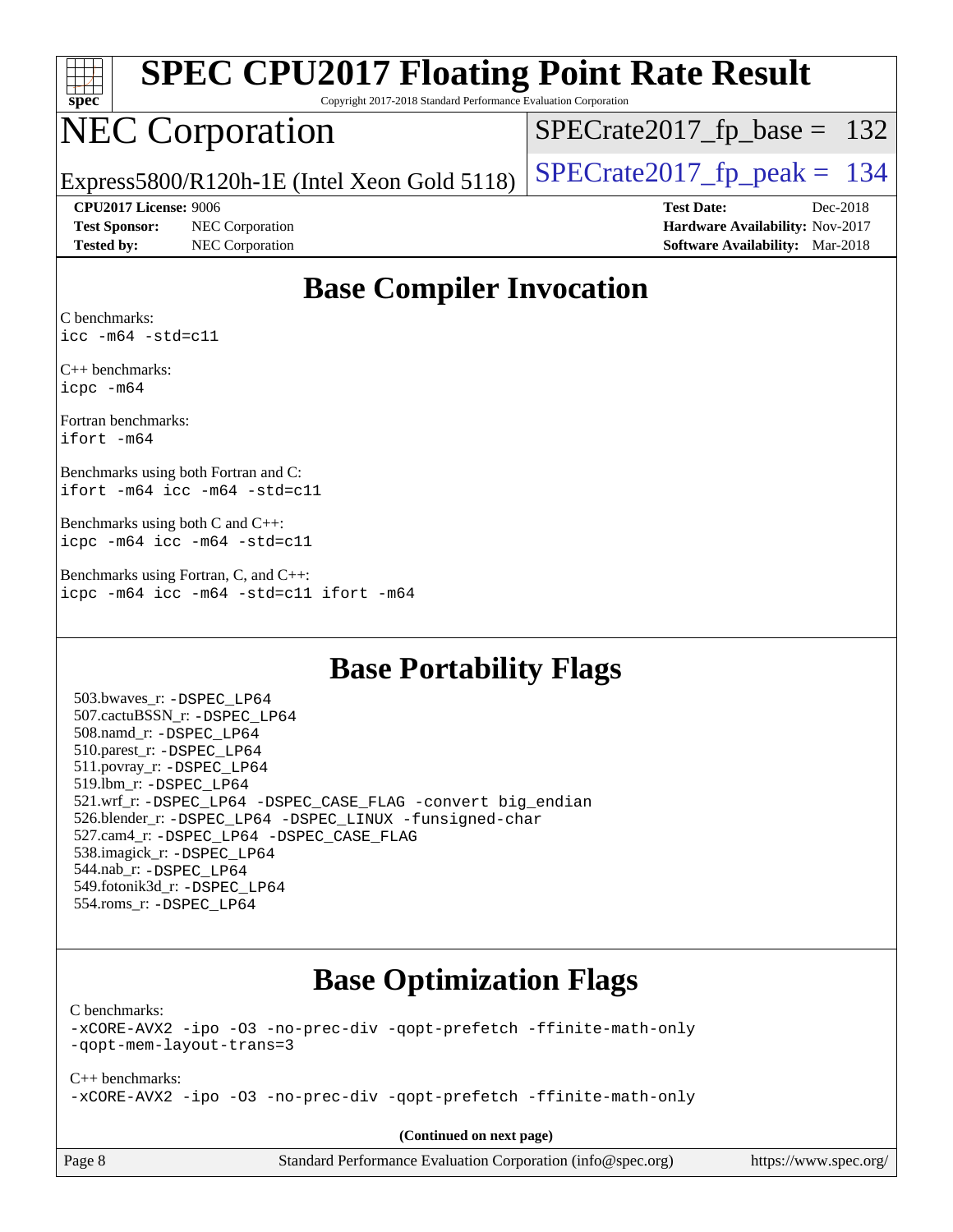

Copyright 2017-2018 Standard Performance Evaluation Corporation

## NEC Corporation

 $SPECTate2017_fp\_base = 132$ 

Express5800/R120h-1E (Intel Xeon Gold 5118)  $\left|$  [SPECrate2017\\_fp\\_peak =](http://www.spec.org/auto/cpu2017/Docs/result-fields.html#SPECrate2017fppeak) 134

**[Test Sponsor:](http://www.spec.org/auto/cpu2017/Docs/result-fields.html#TestSponsor)** NEC Corporation **[Hardware Availability:](http://www.spec.org/auto/cpu2017/Docs/result-fields.html#HardwareAvailability)** Nov-2017 **[Tested by:](http://www.spec.org/auto/cpu2017/Docs/result-fields.html#Testedby)** NEC Corporation **[Software Availability:](http://www.spec.org/auto/cpu2017/Docs/result-fields.html#SoftwareAvailability)** Mar-2018

**[CPU2017 License:](http://www.spec.org/auto/cpu2017/Docs/result-fields.html#CPU2017License)** 9006 **[Test Date:](http://www.spec.org/auto/cpu2017/Docs/result-fields.html#TestDate)** Dec-2018

## **[Base Optimization Flags \(Continued\)](http://www.spec.org/auto/cpu2017/Docs/result-fields.html#BaseOptimizationFlags)**

[C++ benchmarks](http://www.spec.org/auto/cpu2017/Docs/result-fields.html#CXXbenchmarks) (continued): [-qopt-mem-layout-trans=3](http://www.spec.org/cpu2017/results/res2018q4/cpu2017-20181210-10047.flags.html#user_CXXbase_f-qopt-mem-layout-trans_de80db37974c74b1f0e20d883f0b675c88c3b01e9d123adea9b28688d64333345fb62bc4a798493513fdb68f60282f9a726aa07f478b2f7113531aecce732043)

[Fortran benchmarks](http://www.spec.org/auto/cpu2017/Docs/result-fields.html#Fortranbenchmarks):

[-xCORE-AVX2](http://www.spec.org/cpu2017/results/res2018q4/cpu2017-20181210-10047.flags.html#user_FCbase_f-xCORE-AVX2) [-ipo](http://www.spec.org/cpu2017/results/res2018q4/cpu2017-20181210-10047.flags.html#user_FCbase_f-ipo) [-O3](http://www.spec.org/cpu2017/results/res2018q4/cpu2017-20181210-10047.flags.html#user_FCbase_f-O3) [-no-prec-div](http://www.spec.org/cpu2017/results/res2018q4/cpu2017-20181210-10047.flags.html#user_FCbase_f-no-prec-div) [-qopt-prefetch](http://www.spec.org/cpu2017/results/res2018q4/cpu2017-20181210-10047.flags.html#user_FCbase_f-qopt-prefetch) [-ffinite-math-only](http://www.spec.org/cpu2017/results/res2018q4/cpu2017-20181210-10047.flags.html#user_FCbase_f_finite_math_only_cb91587bd2077682c4b38af759c288ed7c732db004271a9512da14a4f8007909a5f1427ecbf1a0fb78ff2a814402c6114ac565ca162485bbcae155b5e4258871) [-qopt-mem-layout-trans=3](http://www.spec.org/cpu2017/results/res2018q4/cpu2017-20181210-10047.flags.html#user_FCbase_f-qopt-mem-layout-trans_de80db37974c74b1f0e20d883f0b675c88c3b01e9d123adea9b28688d64333345fb62bc4a798493513fdb68f60282f9a726aa07f478b2f7113531aecce732043) [-auto](http://www.spec.org/cpu2017/results/res2018q4/cpu2017-20181210-10047.flags.html#user_FCbase_f-auto) [-nostandard-realloc-lhs](http://www.spec.org/cpu2017/results/res2018q4/cpu2017-20181210-10047.flags.html#user_FCbase_f_2003_std_realloc_82b4557e90729c0f113870c07e44d33d6f5a304b4f63d4c15d2d0f1fab99f5daaed73bdb9275d9ae411527f28b936061aa8b9c8f2d63842963b95c9dd6426b8a)

[Benchmarks using both Fortran and C](http://www.spec.org/auto/cpu2017/Docs/result-fields.html#BenchmarksusingbothFortranandC):

[-xCORE-AVX2](http://www.spec.org/cpu2017/results/res2018q4/cpu2017-20181210-10047.flags.html#user_CC_FCbase_f-xCORE-AVX2) [-ipo](http://www.spec.org/cpu2017/results/res2018q4/cpu2017-20181210-10047.flags.html#user_CC_FCbase_f-ipo) [-O3](http://www.spec.org/cpu2017/results/res2018q4/cpu2017-20181210-10047.flags.html#user_CC_FCbase_f-O3) [-no-prec-div](http://www.spec.org/cpu2017/results/res2018q4/cpu2017-20181210-10047.flags.html#user_CC_FCbase_f-no-prec-div) [-qopt-prefetch](http://www.spec.org/cpu2017/results/res2018q4/cpu2017-20181210-10047.flags.html#user_CC_FCbase_f-qopt-prefetch) [-ffinite-math-only](http://www.spec.org/cpu2017/results/res2018q4/cpu2017-20181210-10047.flags.html#user_CC_FCbase_f_finite_math_only_cb91587bd2077682c4b38af759c288ed7c732db004271a9512da14a4f8007909a5f1427ecbf1a0fb78ff2a814402c6114ac565ca162485bbcae155b5e4258871) [-qopt-mem-layout-trans=3](http://www.spec.org/cpu2017/results/res2018q4/cpu2017-20181210-10047.flags.html#user_CC_FCbase_f-qopt-mem-layout-trans_de80db37974c74b1f0e20d883f0b675c88c3b01e9d123adea9b28688d64333345fb62bc4a798493513fdb68f60282f9a726aa07f478b2f7113531aecce732043) [-auto](http://www.spec.org/cpu2017/results/res2018q4/cpu2017-20181210-10047.flags.html#user_CC_FCbase_f-auto) [-nostandard-realloc-lhs](http://www.spec.org/cpu2017/results/res2018q4/cpu2017-20181210-10047.flags.html#user_CC_FCbase_f_2003_std_realloc_82b4557e90729c0f113870c07e44d33d6f5a304b4f63d4c15d2d0f1fab99f5daaed73bdb9275d9ae411527f28b936061aa8b9c8f2d63842963b95c9dd6426b8a)

#### [Benchmarks using both C and C++](http://www.spec.org/auto/cpu2017/Docs/result-fields.html#BenchmarksusingbothCandCXX):

[-xCORE-AVX2](http://www.spec.org/cpu2017/results/res2018q4/cpu2017-20181210-10047.flags.html#user_CC_CXXbase_f-xCORE-AVX2) [-ipo](http://www.spec.org/cpu2017/results/res2018q4/cpu2017-20181210-10047.flags.html#user_CC_CXXbase_f-ipo) [-O3](http://www.spec.org/cpu2017/results/res2018q4/cpu2017-20181210-10047.flags.html#user_CC_CXXbase_f-O3) [-no-prec-div](http://www.spec.org/cpu2017/results/res2018q4/cpu2017-20181210-10047.flags.html#user_CC_CXXbase_f-no-prec-div) [-qopt-prefetch](http://www.spec.org/cpu2017/results/res2018q4/cpu2017-20181210-10047.flags.html#user_CC_CXXbase_f-qopt-prefetch) [-ffinite-math-only](http://www.spec.org/cpu2017/results/res2018q4/cpu2017-20181210-10047.flags.html#user_CC_CXXbase_f_finite_math_only_cb91587bd2077682c4b38af759c288ed7c732db004271a9512da14a4f8007909a5f1427ecbf1a0fb78ff2a814402c6114ac565ca162485bbcae155b5e4258871) [-qopt-mem-layout-trans=3](http://www.spec.org/cpu2017/results/res2018q4/cpu2017-20181210-10047.flags.html#user_CC_CXXbase_f-qopt-mem-layout-trans_de80db37974c74b1f0e20d883f0b675c88c3b01e9d123adea9b28688d64333345fb62bc4a798493513fdb68f60282f9a726aa07f478b2f7113531aecce732043)

[Benchmarks using Fortran, C, and C++:](http://www.spec.org/auto/cpu2017/Docs/result-fields.html#BenchmarksusingFortranCandCXX)

[-xCORE-AVX2](http://www.spec.org/cpu2017/results/res2018q4/cpu2017-20181210-10047.flags.html#user_CC_CXX_FCbase_f-xCORE-AVX2) [-ipo](http://www.spec.org/cpu2017/results/res2018q4/cpu2017-20181210-10047.flags.html#user_CC_CXX_FCbase_f-ipo) [-O3](http://www.spec.org/cpu2017/results/res2018q4/cpu2017-20181210-10047.flags.html#user_CC_CXX_FCbase_f-O3) [-no-prec-div](http://www.spec.org/cpu2017/results/res2018q4/cpu2017-20181210-10047.flags.html#user_CC_CXX_FCbase_f-no-prec-div) [-qopt-prefetch](http://www.spec.org/cpu2017/results/res2018q4/cpu2017-20181210-10047.flags.html#user_CC_CXX_FCbase_f-qopt-prefetch) [-ffinite-math-only](http://www.spec.org/cpu2017/results/res2018q4/cpu2017-20181210-10047.flags.html#user_CC_CXX_FCbase_f_finite_math_only_cb91587bd2077682c4b38af759c288ed7c732db004271a9512da14a4f8007909a5f1427ecbf1a0fb78ff2a814402c6114ac565ca162485bbcae155b5e4258871) [-qopt-mem-layout-trans=3](http://www.spec.org/cpu2017/results/res2018q4/cpu2017-20181210-10047.flags.html#user_CC_CXX_FCbase_f-qopt-mem-layout-trans_de80db37974c74b1f0e20d883f0b675c88c3b01e9d123adea9b28688d64333345fb62bc4a798493513fdb68f60282f9a726aa07f478b2f7113531aecce732043) [-auto](http://www.spec.org/cpu2017/results/res2018q4/cpu2017-20181210-10047.flags.html#user_CC_CXX_FCbase_f-auto) [-nostandard-realloc-lhs](http://www.spec.org/cpu2017/results/res2018q4/cpu2017-20181210-10047.flags.html#user_CC_CXX_FCbase_f_2003_std_realloc_82b4557e90729c0f113870c07e44d33d6f5a304b4f63d4c15d2d0f1fab99f5daaed73bdb9275d9ae411527f28b936061aa8b9c8f2d63842963b95c9dd6426b8a)

#### **[Peak Compiler Invocation](http://www.spec.org/auto/cpu2017/Docs/result-fields.html#PeakCompilerInvocation)**

[C benchmarks](http://www.spec.org/auto/cpu2017/Docs/result-fields.html#Cbenchmarks): [icc -m64 -std=c11](http://www.spec.org/cpu2017/results/res2018q4/cpu2017-20181210-10047.flags.html#user_CCpeak_intel_icc_64bit_c11_33ee0cdaae7deeeab2a9725423ba97205ce30f63b9926c2519791662299b76a0318f32ddfffdc46587804de3178b4f9328c46fa7c2b0cd779d7a61945c91cd35)

[C++ benchmarks:](http://www.spec.org/auto/cpu2017/Docs/result-fields.html#CXXbenchmarks) [icpc -m64](http://www.spec.org/cpu2017/results/res2018q4/cpu2017-20181210-10047.flags.html#user_CXXpeak_intel_icpc_64bit_4ecb2543ae3f1412ef961e0650ca070fec7b7afdcd6ed48761b84423119d1bf6bdf5cad15b44d48e7256388bc77273b966e5eb805aefd121eb22e9299b2ec9d9)

[Fortran benchmarks](http://www.spec.org/auto/cpu2017/Docs/result-fields.html#Fortranbenchmarks): [ifort -m64](http://www.spec.org/cpu2017/results/res2018q4/cpu2017-20181210-10047.flags.html#user_FCpeak_intel_ifort_64bit_24f2bb282fbaeffd6157abe4f878425411749daecae9a33200eee2bee2fe76f3b89351d69a8130dd5949958ce389cf37ff59a95e7a40d588e8d3a57e0c3fd751)

[Benchmarks using both Fortran and C](http://www.spec.org/auto/cpu2017/Docs/result-fields.html#BenchmarksusingbothFortranandC): [ifort -m64](http://www.spec.org/cpu2017/results/res2018q4/cpu2017-20181210-10047.flags.html#user_CC_FCpeak_intel_ifort_64bit_24f2bb282fbaeffd6157abe4f878425411749daecae9a33200eee2bee2fe76f3b89351d69a8130dd5949958ce389cf37ff59a95e7a40d588e8d3a57e0c3fd751) [icc -m64 -std=c11](http://www.spec.org/cpu2017/results/res2018q4/cpu2017-20181210-10047.flags.html#user_CC_FCpeak_intel_icc_64bit_c11_33ee0cdaae7deeeab2a9725423ba97205ce30f63b9926c2519791662299b76a0318f32ddfffdc46587804de3178b4f9328c46fa7c2b0cd779d7a61945c91cd35)

[Benchmarks using both C and C++](http://www.spec.org/auto/cpu2017/Docs/result-fields.html#BenchmarksusingbothCandCXX): [icpc -m64](http://www.spec.org/cpu2017/results/res2018q4/cpu2017-20181210-10047.flags.html#user_CC_CXXpeak_intel_icpc_64bit_4ecb2543ae3f1412ef961e0650ca070fec7b7afdcd6ed48761b84423119d1bf6bdf5cad15b44d48e7256388bc77273b966e5eb805aefd121eb22e9299b2ec9d9) [icc -m64 -std=c11](http://www.spec.org/cpu2017/results/res2018q4/cpu2017-20181210-10047.flags.html#user_CC_CXXpeak_intel_icc_64bit_c11_33ee0cdaae7deeeab2a9725423ba97205ce30f63b9926c2519791662299b76a0318f32ddfffdc46587804de3178b4f9328c46fa7c2b0cd779d7a61945c91cd35)

[Benchmarks using Fortran, C, and C++:](http://www.spec.org/auto/cpu2017/Docs/result-fields.html#BenchmarksusingFortranCandCXX) [icpc -m64](http://www.spec.org/cpu2017/results/res2018q4/cpu2017-20181210-10047.flags.html#user_CC_CXX_FCpeak_intel_icpc_64bit_4ecb2543ae3f1412ef961e0650ca070fec7b7afdcd6ed48761b84423119d1bf6bdf5cad15b44d48e7256388bc77273b966e5eb805aefd121eb22e9299b2ec9d9) [icc -m64 -std=c11](http://www.spec.org/cpu2017/results/res2018q4/cpu2017-20181210-10047.flags.html#user_CC_CXX_FCpeak_intel_icc_64bit_c11_33ee0cdaae7deeeab2a9725423ba97205ce30f63b9926c2519791662299b76a0318f32ddfffdc46587804de3178b4f9328c46fa7c2b0cd779d7a61945c91cd35) [ifort -m64](http://www.spec.org/cpu2017/results/res2018q4/cpu2017-20181210-10047.flags.html#user_CC_CXX_FCpeak_intel_ifort_64bit_24f2bb282fbaeffd6157abe4f878425411749daecae9a33200eee2bee2fe76f3b89351d69a8130dd5949958ce389cf37ff59a95e7a40d588e8d3a57e0c3fd751)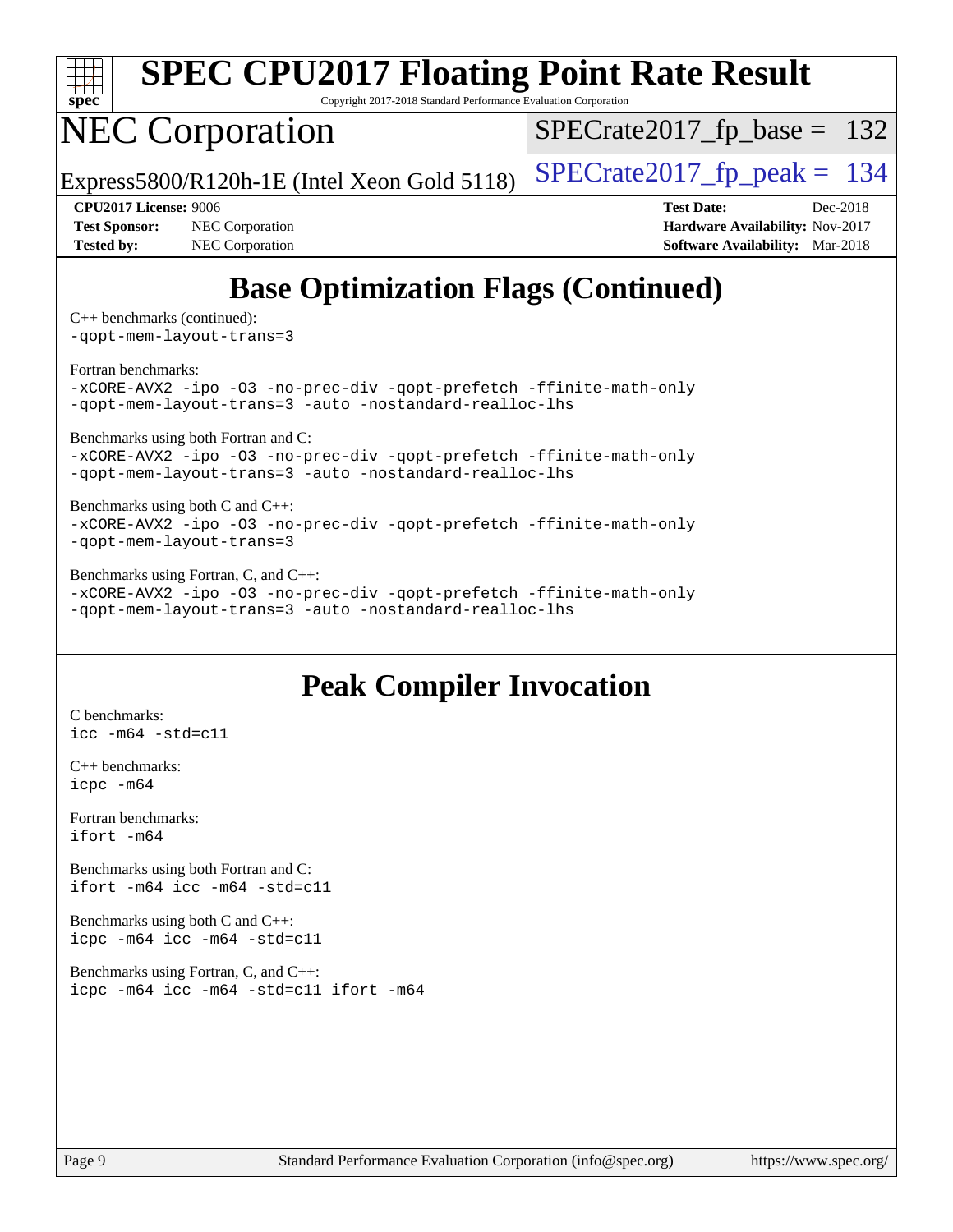| spec |  |  |  |  |  |  |  |
|------|--|--|--|--|--|--|--|

Copyright 2017-2018 Standard Performance Evaluation Corporation

# NEC Corporation

[SPECrate2017\\_fp\\_base =](http://www.spec.org/auto/cpu2017/Docs/result-fields.html#SPECrate2017fpbase) 132

Express5800/R120h-1E (Intel Xeon Gold 5118)  $\left|$  [SPECrate2017\\_fp\\_peak =](http://www.spec.org/auto/cpu2017/Docs/result-fields.html#SPECrate2017fppeak) 134

**[Test Sponsor:](http://www.spec.org/auto/cpu2017/Docs/result-fields.html#TestSponsor)** NEC Corporation **[Hardware Availability:](http://www.spec.org/auto/cpu2017/Docs/result-fields.html#HardwareAvailability)** Nov-2017

**[CPU2017 License:](http://www.spec.org/auto/cpu2017/Docs/result-fields.html#CPU2017License)** 9006 **[Test Date:](http://www.spec.org/auto/cpu2017/Docs/result-fields.html#TestDate)** Dec-2018 **[Tested by:](http://www.spec.org/auto/cpu2017/Docs/result-fields.html#Testedby)** NEC Corporation **[Software Availability:](http://www.spec.org/auto/cpu2017/Docs/result-fields.html#SoftwareAvailability)** Mar-2018

#### **[Peak Portability Flags](http://www.spec.org/auto/cpu2017/Docs/result-fields.html#PeakPortabilityFlags)**

Same as Base Portability Flags

### **[Peak Optimization Flags](http://www.spec.org/auto/cpu2017/Docs/result-fields.html#PeakOptimizationFlags)**

[C benchmarks](http://www.spec.org/auto/cpu2017/Docs/result-fields.html#Cbenchmarks):

 519.lbm\_r: [-prof-gen](http://www.spec.org/cpu2017/results/res2018q4/cpu2017-20181210-10047.flags.html#user_peakPASS1_CFLAGSPASS1_LDFLAGS519_lbm_r_prof_gen_5aa4926d6013ddb2a31985c654b3eb18169fc0c6952a63635c234f711e6e63dd76e94ad52365559451ec499a2cdb89e4dc58ba4c67ef54ca681ffbe1461d6b36)(pass 1) [-prof-use](http://www.spec.org/cpu2017/results/res2018q4/cpu2017-20181210-10047.flags.html#user_peakPASS2_CFLAGSPASS2_LDFLAGS519_lbm_r_prof_use_1a21ceae95f36a2b53c25747139a6c16ca95bd9def2a207b4f0849963b97e94f5260e30a0c64f4bb623698870e679ca08317ef8150905d41bd88c6f78df73f19)(pass 2) [-ipo](http://www.spec.org/cpu2017/results/res2018q4/cpu2017-20181210-10047.flags.html#user_peakPASS1_COPTIMIZEPASS2_COPTIMIZE519_lbm_r_f-ipo) [-xCORE-AVX2](http://www.spec.org/cpu2017/results/res2018q4/cpu2017-20181210-10047.flags.html#user_peakPASS2_COPTIMIZE519_lbm_r_f-xCORE-AVX2) [-O3](http://www.spec.org/cpu2017/results/res2018q4/cpu2017-20181210-10047.flags.html#user_peakPASS1_COPTIMIZEPASS2_COPTIMIZE519_lbm_r_f-O3) [-no-prec-div](http://www.spec.org/cpu2017/results/res2018q4/cpu2017-20181210-10047.flags.html#user_peakPASS1_COPTIMIZEPASS2_COPTIMIZE519_lbm_r_f-no-prec-div) [-qopt-prefetch](http://www.spec.org/cpu2017/results/res2018q4/cpu2017-20181210-10047.flags.html#user_peakPASS1_COPTIMIZEPASS2_COPTIMIZE519_lbm_r_f-qopt-prefetch) [-ffinite-math-only](http://www.spec.org/cpu2017/results/res2018q4/cpu2017-20181210-10047.flags.html#user_peakPASS1_COPTIMIZEPASS2_COPTIMIZE519_lbm_r_f_finite_math_only_cb91587bd2077682c4b38af759c288ed7c732db004271a9512da14a4f8007909a5f1427ecbf1a0fb78ff2a814402c6114ac565ca162485bbcae155b5e4258871) [-qopt-mem-layout-trans=3](http://www.spec.org/cpu2017/results/res2018q4/cpu2017-20181210-10047.flags.html#user_peakPASS1_COPTIMIZEPASS2_COPTIMIZE519_lbm_r_f-qopt-mem-layout-trans_de80db37974c74b1f0e20d883f0b675c88c3b01e9d123adea9b28688d64333345fb62bc4a798493513fdb68f60282f9a726aa07f478b2f7113531aecce732043)

 538.imagick\_r: [-xCORE-AVX2](http://www.spec.org/cpu2017/results/res2018q4/cpu2017-20181210-10047.flags.html#user_peakCOPTIMIZE538_imagick_r_f-xCORE-AVX2) [-ipo](http://www.spec.org/cpu2017/results/res2018q4/cpu2017-20181210-10047.flags.html#user_peakCOPTIMIZE538_imagick_r_f-ipo) [-O3](http://www.spec.org/cpu2017/results/res2018q4/cpu2017-20181210-10047.flags.html#user_peakCOPTIMIZE538_imagick_r_f-O3) [-no-prec-div](http://www.spec.org/cpu2017/results/res2018q4/cpu2017-20181210-10047.flags.html#user_peakCOPTIMIZE538_imagick_r_f-no-prec-div) [-qopt-prefetch](http://www.spec.org/cpu2017/results/res2018q4/cpu2017-20181210-10047.flags.html#user_peakCOPTIMIZE538_imagick_r_f-qopt-prefetch) [-ffinite-math-only](http://www.spec.org/cpu2017/results/res2018q4/cpu2017-20181210-10047.flags.html#user_peakCOPTIMIZE538_imagick_r_f_finite_math_only_cb91587bd2077682c4b38af759c288ed7c732db004271a9512da14a4f8007909a5f1427ecbf1a0fb78ff2a814402c6114ac565ca162485bbcae155b5e4258871) [-qopt-mem-layout-trans=3](http://www.spec.org/cpu2017/results/res2018q4/cpu2017-20181210-10047.flags.html#user_peakCOPTIMIZE538_imagick_r_f-qopt-mem-layout-trans_de80db37974c74b1f0e20d883f0b675c88c3b01e9d123adea9b28688d64333345fb62bc4a798493513fdb68f60282f9a726aa07f478b2f7113531aecce732043)

 $544$ .nab\_r: basepeak = yes

[C++ benchmarks:](http://www.spec.org/auto/cpu2017/Docs/result-fields.html#CXXbenchmarks)

```
 508.namd_r: -prof-gen(pass 1) -prof-use(pass 2) -ipo -xCORE-AVX2 -O3
-no-prec-div -qopt-prefetch -ffinite-math-only
-qopt-mem-layout-trans=3
```
510.parest\_r: basepeak = yes

[Fortran benchmarks](http://www.spec.org/auto/cpu2017/Docs/result-fields.html#Fortranbenchmarks):

```
 503.bwaves_r: -xCORE-AVX2 -ipo -O3 -no-prec-div -qopt-prefetch
-ffinite-math-only -qopt-mem-layout-trans=3 -auto
-nostandard-realloc-lhs
```
549.fotonik3d\_r: Same as 503.bwaves\_r

```
 554.roms_r: -prof-gen(pass 1) -prof-use(pass 2) -ipo -xCORE-AVX2 -O3
-no-prec-div -qopt-prefetch -ffinite-math-only
-qopt-mem-layout-trans=3 -auto -nostandard-realloc-lhs
```
[Benchmarks using both Fortran and C](http://www.spec.org/auto/cpu2017/Docs/result-fields.html#BenchmarksusingbothFortranandC):

 $521.wrf_r$ : basepeak = yes

```
 527.cam4_r: -prof-gen(pass 1) -prof-use(pass 2) -ipo -xCORE-AVX2 -O3
-no-prec-div -qopt-prefetch -ffinite-math-only
-qopt-mem-layout-trans=3 -auto -nostandard-realloc-lhs
```
**(Continued on next page)**